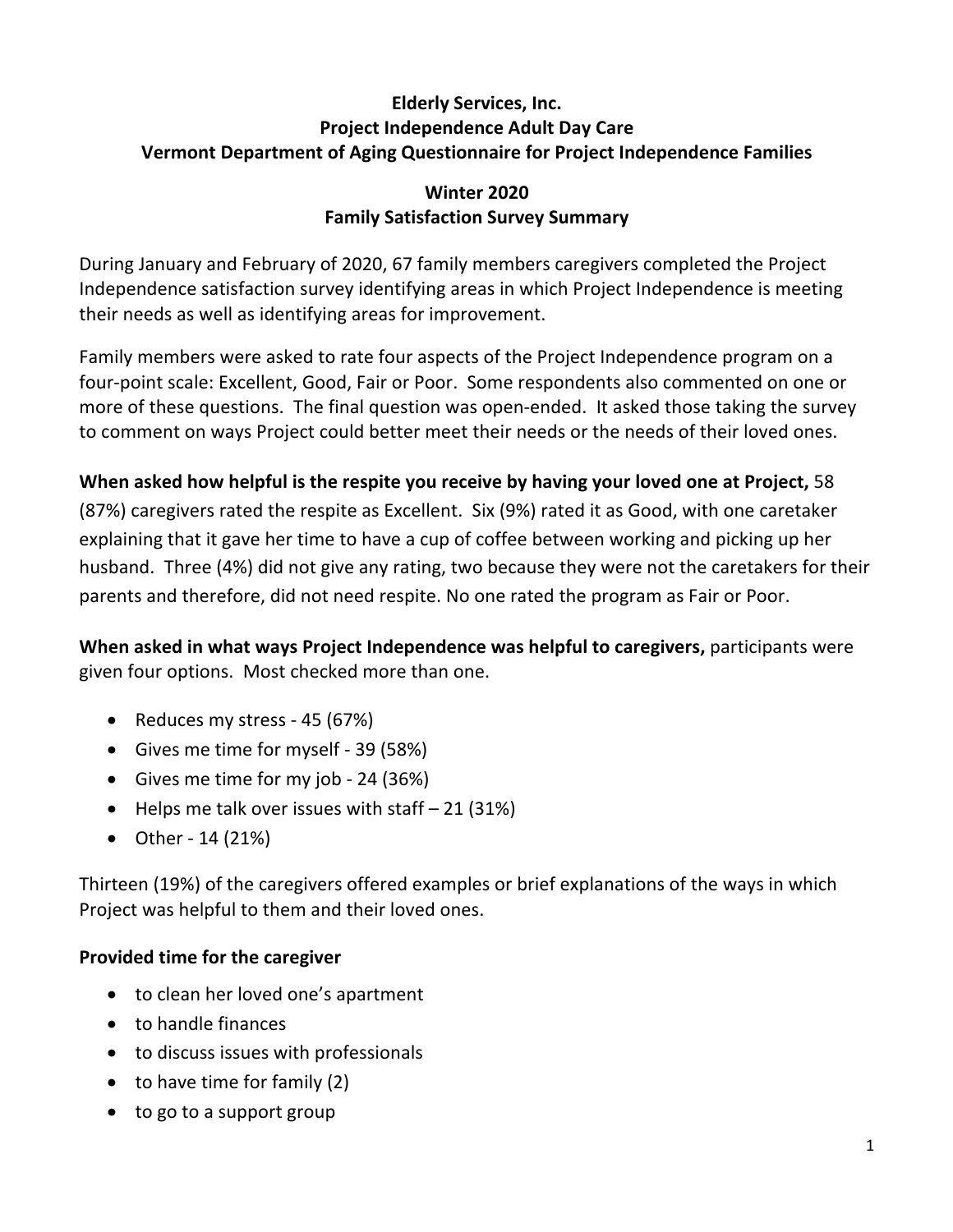## **Good for loved one**

- provides social time, interactions with peers and a delicious lunch
- offers a variety of activities
- provides care
- brings happiness and an improved quality of life

One caregiver noted that Project is good for her husband, not only for what it provides, but for what it eliminates: "Gets my husband away from spending the entire day alone in front of the TV."

Two other caregivers noted that the care, activities and socialization their family members enjoy at Project also brings happiness to them. Or as one family member wrote: "When Mama is happy…everyone's happy!"

**When asked to rate the quality of care provided by Project Independence,** 62 (93%) of the caregivers rated the care as Excellent. Four (6%) rated the care as Good. One (1%) rated the care as Fair. No one rated the care as Poor. No comments were made.

**When asked if the staff at Project treated them with respect and courtesy,** the response was nearly unanimous. Sixty-five (97%) of the caregivers rated their treatment as Excellent, with one caregiver noting that her mother was also treated with respect and courtesy. One caregiver rated the treatment as Good. Another rated the treatment as Fair. No one rated their treatment as Poor.

The last question, which was open-ended, asked **How could Project better meet the needs of caregivers and their loved ones?** Almost half of the caregivers responded to this question, with words of praise exceeding suggestions for improvement by a ratio of two to one.

# **Praise and appreciation for the program**

- The program is a Godsend!
- Our needs are being met. Thank you.
- Everything is working great for both of us.
- We have been grateful to everyone at Project and Trent C. loves going and being with all of you.
- I am satisfied and I appreciate the time and care my husband receives. Support group meetings are beneficial.
- Thank you for all you do!
- You have exceeded my expectations. Joe always looks forward to his time at Project.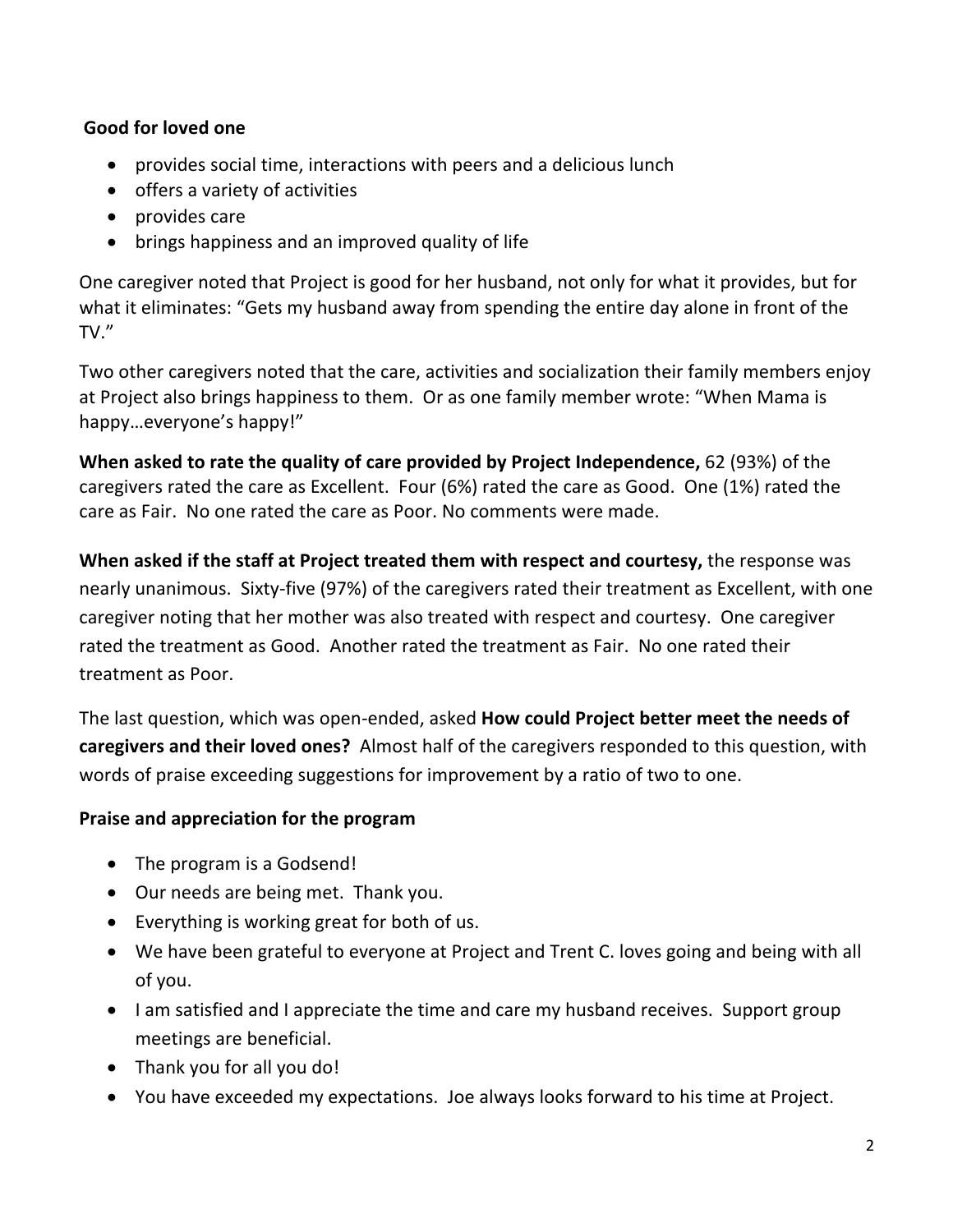- Project is Amazing!
- You are perfect now!
- I honestly can't say enough good things about Project and staff. I would be completely lost without your help.
- All good
- The companionship, joy and care experienced by Arlyn F. are highly enjoyed and invaluable to his well-being. The time afforded to Barbara and me while he attends Project, to keep his home and affairs in order, work without worry, pay heed to Sheila at the nursing home, and keep our own general lives in order is considered immeasurable. We cannot imagine anything you can do better to meet our or Arlyn's needs. We can only say Thank You!
- We love Project! We enjoy all interactions that we have with other participants and volunteers, and workers. W enjoys going and that is the most important of all! Thanks for all you do!

## **Suggestions to improve the program**

- Add additional caregiver meetings.
- A better list of possible support services, if possible. Other than that, Project is amazing.
- I wish there was a support group for after hours for those of us that work full time.
- Better meals. Better communication and transportation. More things to do at Project.
- Maybe a weekly check in. Go over how things are going at Project.

#### **Praise for loved ones' care**

- Very pleased with everything you do for my mom!
- My mother loves Project!
- Exceeded expectations for my mother.
- My father has dementia, but even historically is not a big "joiner." I know he enjoys the food, and seeing some people.
- As her Alzheimers gets worse, thank you for talking to her and showing you care. I recommend people to Project. I don't know how I would have managed these several years without you all. As mom gets worse, I appreciate that she gets out and is still "social" even though she sleeps most of the time now. The caring aspect of everyone really makes a difference. Thank you!